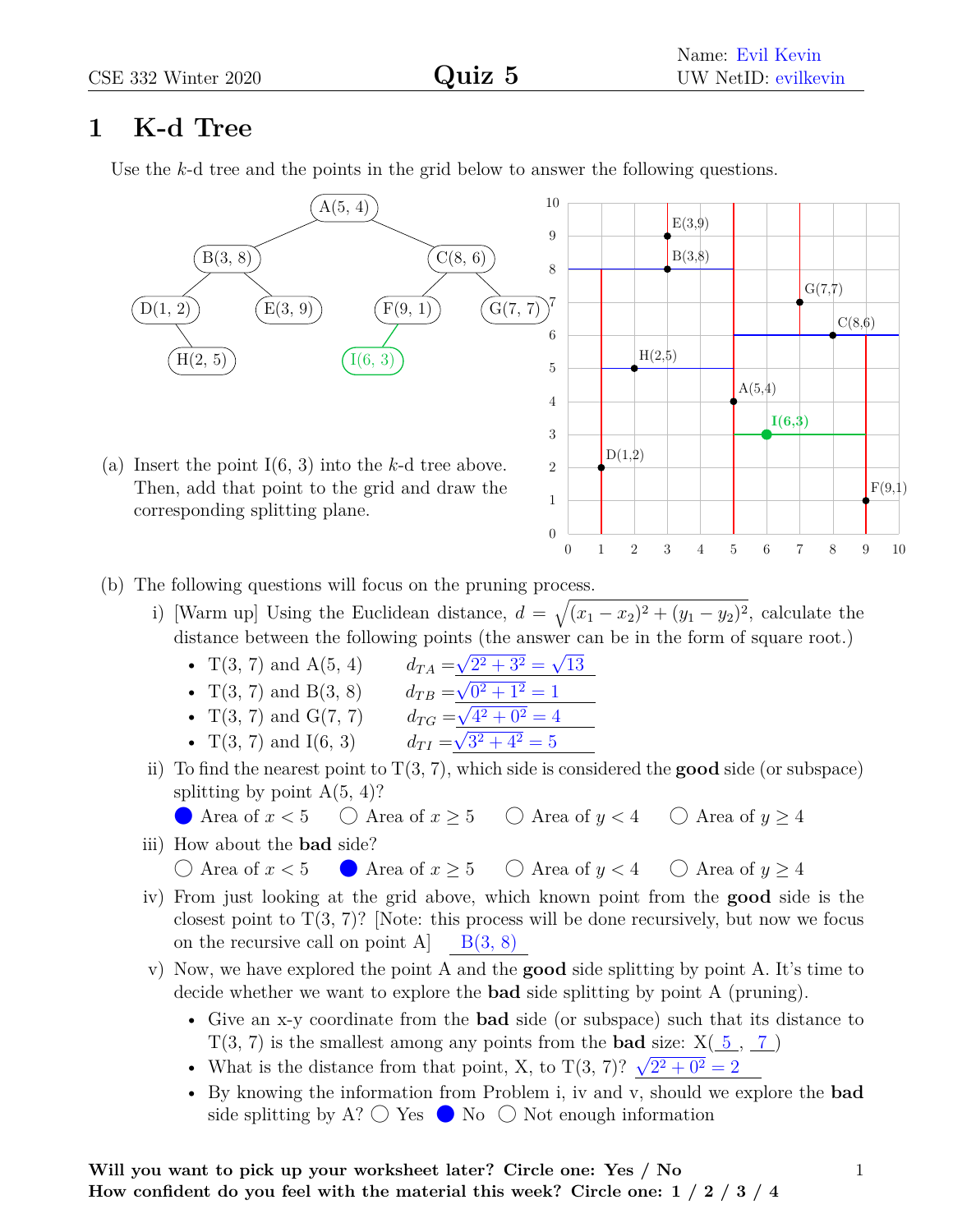

The distance from T to X represents the lower bound for the distance from T to any points in the bad side (yellow area). Hence, the distance from T to any points in the yellow area will be more than or equal to 2*.*0. After exploring the good side, we know that B is the nearest point so far, with 1.0 distance from the target. Then, we will not explore bad side because the distance will never get to be better than 1*.*0 which is the best so far.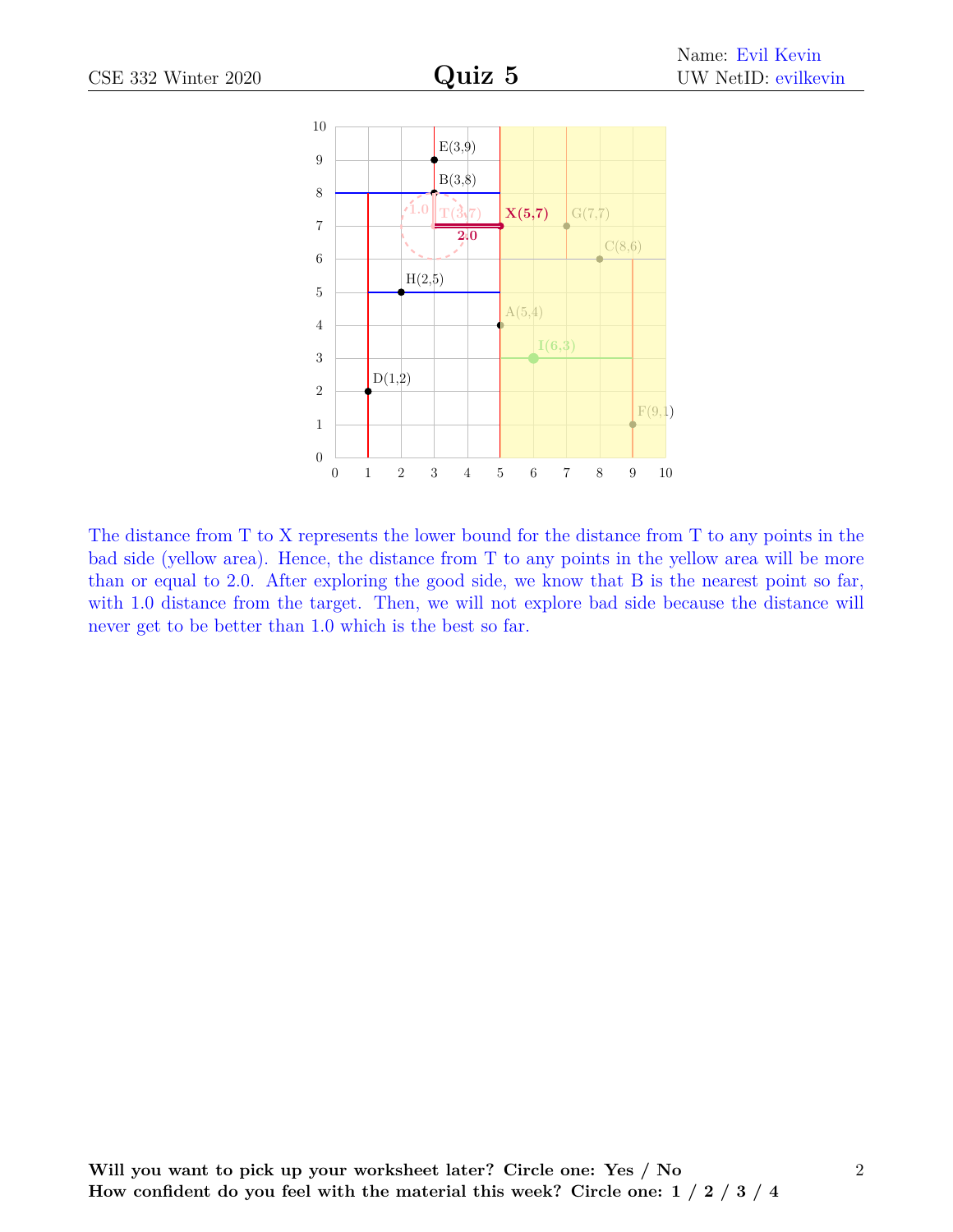## **2 Breadth-First Search**

On the right is a grid representing a 2-D forest where each red cell represents fire. We want to know whether the tiger can go out of this wildfire forest (out of the border) safely. At each second, the tiger can only move in one of these four directions: Left, Right, Up, Down. Each fire will spread in all four directions at each second. Assume that the forest will only have one tiger and zero or more fire cells.

- (a) Give an algorithm to solve this problem using BFS. Explain it in English in a **numbered list of steps**. (Hint: you can change the color of the cell; use Queue)
- 1) put every fire cell into a queue followed by the tiger cell [we are doing multiple-source BFS]
- 2) pop the cell, c, in the front of the queue
- 3) if c represents **fire**: for each neighbor next to c: - if it's still in the bound of the forest AND not yet red, change it to red and put this cell into the queue
- 4) (else) if c represents **tiger**: for each neighbor next to c:
	- if it's out of bound, **return true**
	- else, if it's white, mark it as tiger and put this cell into the queue
- 5) while the queue isn't empty, repeat at step 2
- 6) **return false** if goes out of while-loop



(b) Give a worst-case runtime of your algorithm in term of *W*, the width of the grid, and *H*, the height of the grid.

 $\Theta(WH)$ 

We are doing BFS on the 2-D grid here (with the idea of [flood fill\)](https://en.wikipedia.org/wiki/Flood_fill#Large-scale_behaviour). Each cell represents a vertex with at most 4 edges connected itself with its neighbors. Hence, there are *W H* vertices and at most 4*W H* edges in total. BFS in the graph runs in  $\Theta(|V| + |E|)$ . Then, this algorithm will run in  $\Theta(WH + 4WH)$  which is simplified to  $\Theta(WH)$